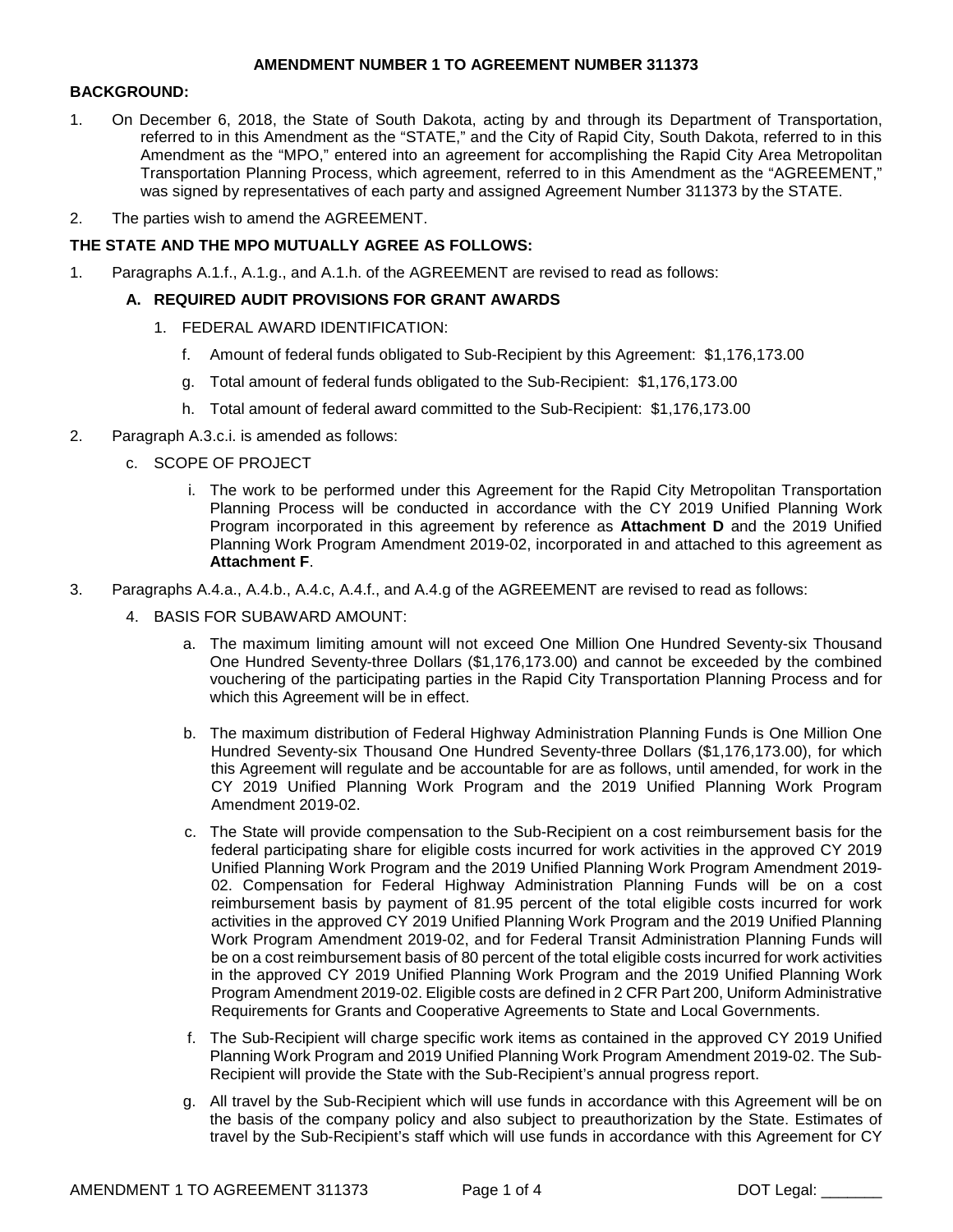2019 are identified in the CY 2019 Unified Planning Work Program and the 2019 Unified Planning Work Program Amendment 2019-02.

4. Paragraph B.3. of the AGREEMENT is revised to read as follows:

The State and the Sub-Recipient will, at all times, be accorded proper facilities for review and inspection of each other's work as outlined in the approved CY 2019 Unified Planning Work Program and the 2019 Unified Planning Work Program Amendment 2019-02. In addition, the State and the Sub-Recipient will also, at all times, provide proper facilities for review and inspection of this same work to authorized personnel of the Federal Highway Administration and the Federal Transit Administration.

5. The MPO has designated the Mayor of Rapid City as the MPO's authorized representative and has empowered the Mayor with the authority to sign this Amendment on behalf of the MPO. A copy of the MPO Committee minutes or resolution authorizing the execution of this Amendment by the Mayor as the MPO's authorized representative is attached to this Amendment as **Attachment G**.

Except as amended above, all other provisions of the original AGREEMENT will remain in full force and effect.

| City of Rapid City, South Dakota              |      | <b>State of South Dakota</b><br><b>Department of Transportation</b><br>By: $\overline{\phantom{a}}$ |  |  |  |  |
|-----------------------------------------------|------|-----------------------------------------------------------------------------------------------------|--|--|--|--|
| By:                                           |      |                                                                                                     |  |  |  |  |
| Steve Allender, Mayor                         | Date | Darin P. Bergquist, Secretary<br>Date                                                               |  |  |  |  |
| Attest:                                       |      | <b>Recommended By:</b>                                                                              |  |  |  |  |
| <b>Finance Officer</b>                        |      | Michael Behm, Planning and Engineering Director                                                     |  |  |  |  |
| [CITY SEAL]                                   |      |                                                                                                     |  |  |  |  |
|                                               |      | Mark Leiferman, Project Development Program Mgr.                                                    |  |  |  |  |
| Approved as to Form:                          |      | Approved as to Form:                                                                                |  |  |  |  |
| <b>City Attorney</b>                          |      | <b>Special Assistant Attorney General</b>                                                           |  |  |  |  |
| Rapid City Metropolitan Planning Organization |      |                                                                                                     |  |  |  |  |

By:

Lloyd LaCroix, Chair **Date** Chairperson, Executive Policy Committee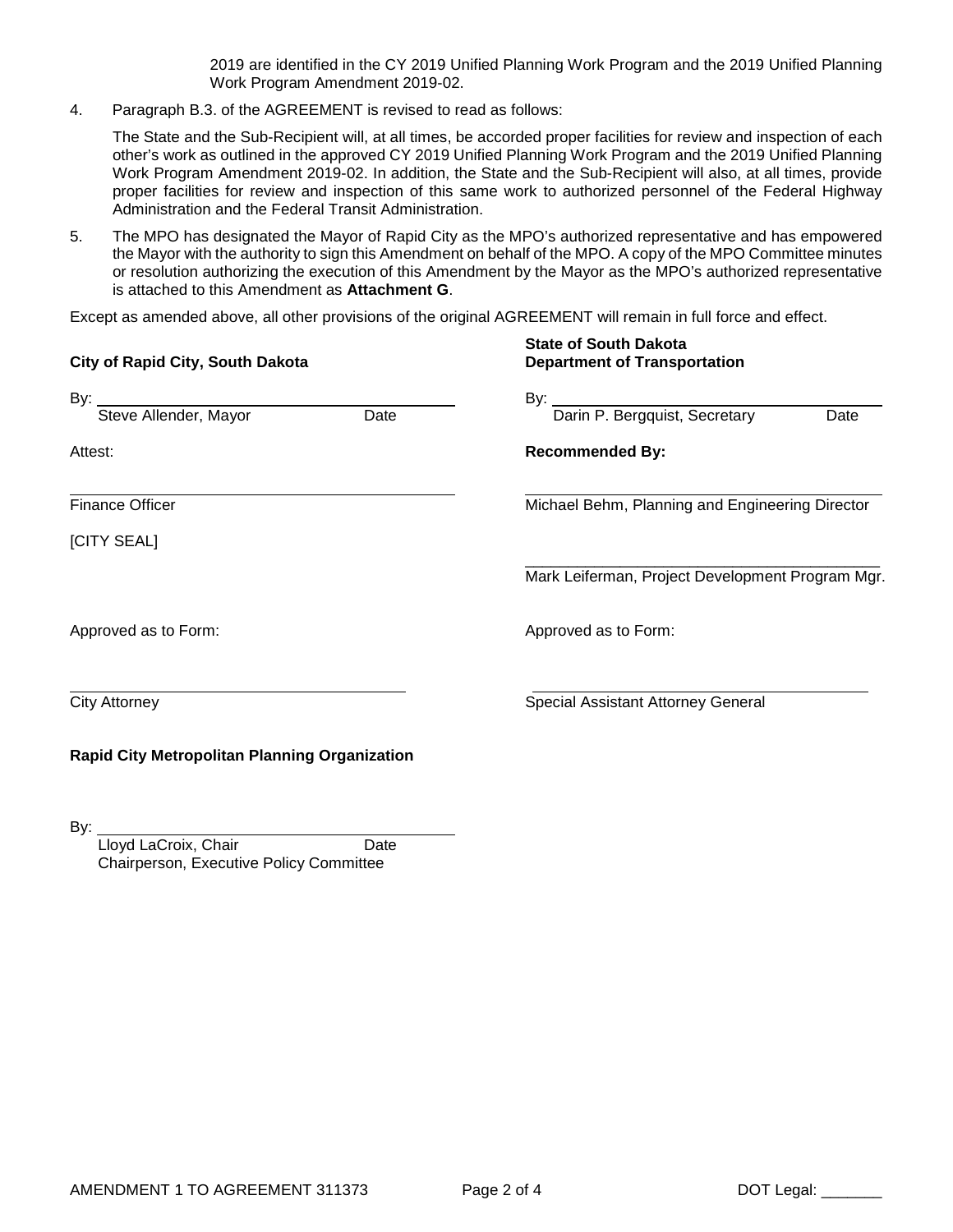#### **Attachment F**

# **2019 Unified Planning Work Program Amendment Number 2019-02**

The Rapid City Metropolitan Planning Organization is requesting an amendment to the Federal Highway Administration Section of the 2019 Unified Planning Work Program to include additional funding and work activity within the *Professional Services/Consultant Services* identified in the 2019 Unified Planning Work Program as follows:

| Years                                             | <b>Project Description</b>                                             | <b>Amount</b> |  |  |  |
|---------------------------------------------------|------------------------------------------------------------------------|---------------|--|--|--|
| <b>Professional Services/Consultant Services</b>  |                                                                        |               |  |  |  |
| 2019                                              | <b>Meade County Corridor Study</b>                                     | \$200,000     |  |  |  |
| 2019                                              | East Rapid City Corridor Study                                         | \$66,000      |  |  |  |
| 2019                                              | Coordinated Public Transit-Human Services Transportation Plan          | \$43,000      |  |  |  |
| 2019                                              | SD44/Omaha Street and 6 <sup>th</sup> Street Pedestrian Crossing Study | \$30,000      |  |  |  |
| <b>Amendment Total</b>                            | \$339,000                                                              |               |  |  |  |
| Approved 2019 Unified Planning Work Program Total |                                                                        | \$2,246,232   |  |  |  |
| Amended 2019 Unified Planning Work Program Total  | \$2,585,232                                                            |               |  |  |  |

Professional Services/Consultant Services

- *a. Meade County Corridor Study*
- *c. East Rapid City Corridor Study*
- *f. Coordinated Public Transit-Human Services Transportation Plan*
- *h. SD44/Omaha Street and 6th Street Pedestrian Crossing Study*

The amounts and totals referenced above are subject to and conditioned upon final audit reconciliation between the City of Rapid City and the South Dakota Department of Transportation as work tasks are completed.

All the terms and conditions of the original agreement, as amended, and not specifically modified by this addendum shall remain in effect.

CAC Approval Date:

**Committee Approval Section**: **South Dakota Department of Transportation**

Planning & Programs Approval:

| <b>CAC Apploval Date.</b> |     |
|---------------------------|-----|
| <b>TCC Approval Date:</b> |     |
| EPC Approval Date:        | Bv: |
|                           |     |

**City of Rapid City, South Dakota** Metropolitan Planning Organization Coordinator

Mayor Date

Attest: By:

City Finance Officer

APPROVED AS TO FORM:

**Federal Highway Administration** By: **Approval Section**:

Mark Hoines **Date** Planning Coordinator, South Dakota Division

Bradley Remmich Date

#### [Seal] **Metropolitan Planning Organization**

By:

By: \_\_\_\_\_\_\_\_\_\_\_\_\_\_\_\_\_\_\_\_\_\_\_\_\_\_\_\_\_\_\_\_ Lloyd LaCroix, Chair Date **Executive Policy Committee**